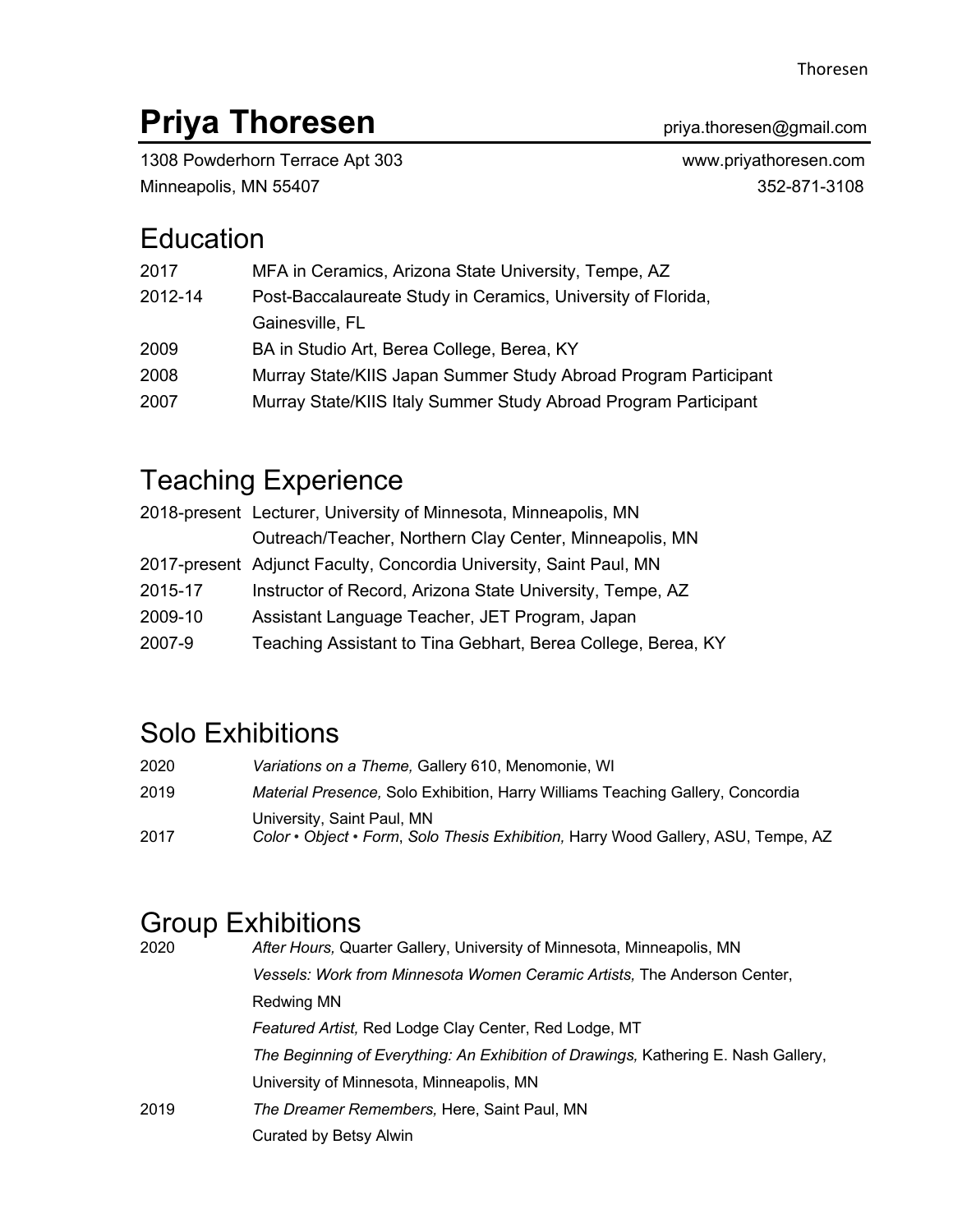|      | Lush, Lighthouse Art Center, Tequesta, FL                                                                                                |
|------|------------------------------------------------------------------------------------------------------------------------------------------|
|      | Juried by Alex Zablocki                                                                                                                  |
|      | Juried Clay National V, Red Lodge Clay Center, Red Lodge, MT                                                                             |
|      | Juried by Mike Helke                                                                                                                     |
|      | CSP: An Art and Design Presence, Concordia Galleries, Concordia University,                                                              |
|      | Saint Paul, MN                                                                                                                           |
|      | Nucleus, Gallery 360, Minneapolis, MN                                                                                                    |
|      | Department of Art Ceramic Lecturers Exhibition: Object Lessons, Regis West Gallery,                                                      |
|      | University of Minnesota, Minneapolis, MN                                                                                                 |
|      | Clay at Concordia: Off the Wall and On It Too, Buetow Gallery, Concordia University,                                                     |
|      | Saint Paul, MN                                                                                                                           |
|      | Unapologetic: Women in the Land of Mingei-Sota, Northrup King Building, Minneapolis,<br>MN, Juried by Susan Beiner and Victoria Christen |
|      | Geologic Shift, Wilson Library, University of Minnesota, Minneapolis, MN                                                                 |
| 2018 | 22 <sup>nd</sup> San Angelo National Ceramics Competition, San Angelo Museum of Fine Art, San                                            |
|      | Angelo, TX                                                                                                                               |
|      | Juried by Peter Held                                                                                                                     |
|      | An Honest Attempt, Gary R. Libby Gallery, University of Florida, Gainesville, FL                                                         |
|      | 6th Biennial Central Time Ceramics, Bradley University Gallery, Peoria, IL,                                                              |
|      | Juried by Gail Kendall                                                                                                                   |
|      | Ceram-a-Rama Silent Auction, ASU Ceramic Research Center, Tempe, AZ                                                                      |
| 2017 | 95 <sup>th</sup> Annual All Media Exhibition, Ann Arbor Art Center, Ann Arbor, MI                                                        |
|      | Juried by Alison Wong                                                                                                                    |
|      | Mug Shots, Lux Center for the Arts, Lincon, NE                                                                                           |
|      | Juried by Doug Peltzman                                                                                                                  |
|      | Juried Alumni Exhibition, Doris Ulmann Galleries, Berea College, Berea, KY                                                               |
|      | Juried by Kyle and Kelly Phelps                                                                                                          |
|      | Walking and Thinking and Walking Again,                                                                                                  |
|      | ASU Art Museum Project Space, Phoenix, AZ                                                                                                |
|      | Mudworks MMXVII, Shemer Art Center, Phoenix, AZ                                                                                          |
|      | Nasty Women: Phoenix Unite, Grand ArtHaus, Phoenix, AZ                                                                                   |
| 2016 | Exchange, (travelling exhibition), SDSU University Gallery,                                                                              |
|      | San Diego State University, San Diego, CA                                                                                                |
|      | Exchange, Step Gallery, ASU, Phoenix, AZ                                                                                                 |
|      | ASU Ceramics NOW, ASU Exhibition Hall, Tempe, AZ                                                                                         |
|      | Systemic: An Exploration of Human Systems, Step Gallery, ASU, Phoenix, AZ                                                                |
|      | 3 Person Show                                                                                                                            |
|      | College Collective, Genessee Center for the Arts and Education, Rochester, NY                                                            |
|      | Juried by Peter Pincus                                                                                                                   |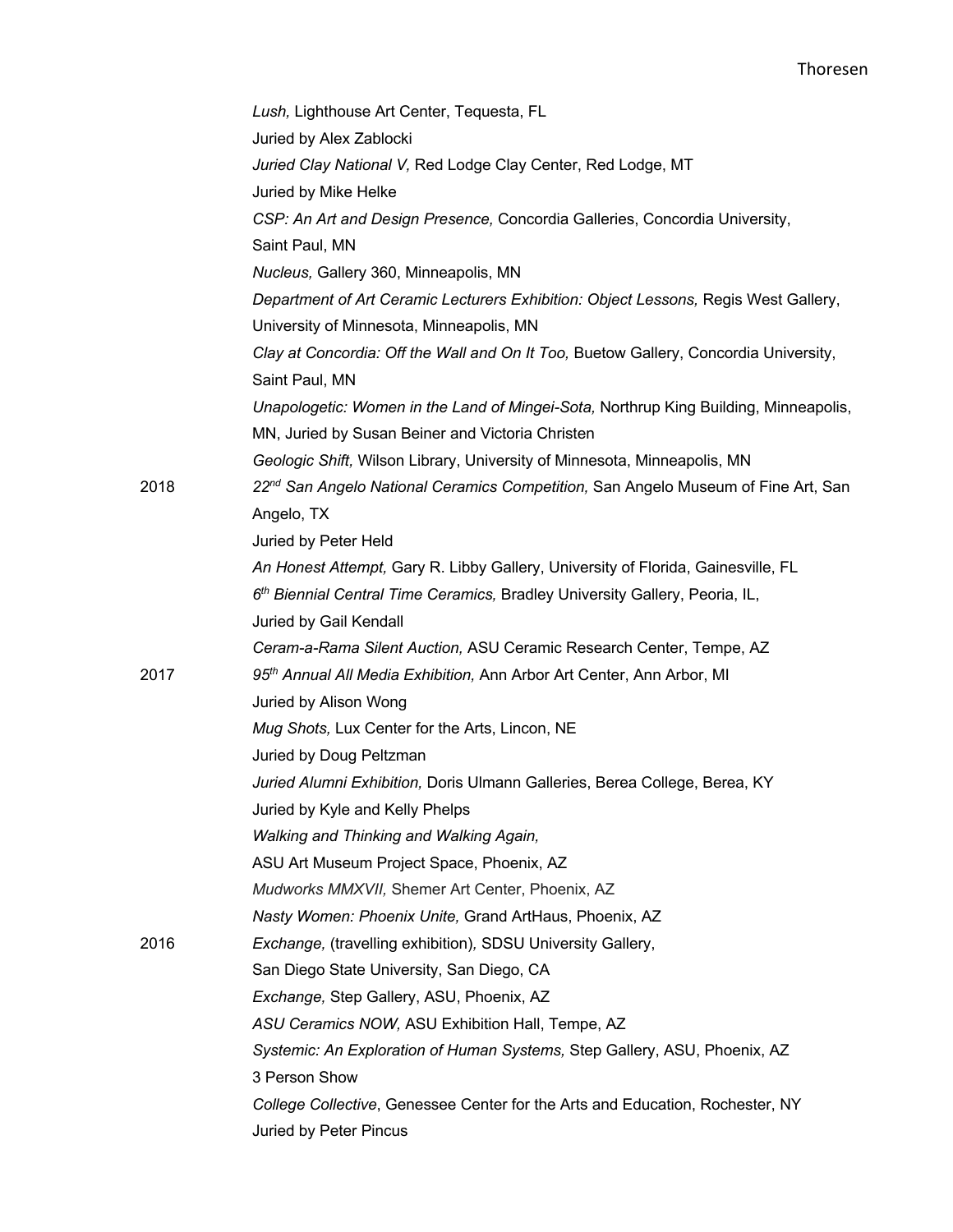|      | Nathan Cummings Travel Grant Show, Step Gallery, ASU Phoenix, AZ                        |
|------|-----------------------------------------------------------------------------------------|
|      | Ceram-a-Rama Silent Auction, ASU Ceramic Research Center, Tempe, AZ                     |
|      | Mudworks MMXVI, Harry Wood Gallery, ASU, Tempe, AZ                                      |
| 2015 | Radius II, Livery Studio, Scottsdale, AZ                                                |
|      | Radius, Museum of Walking, Tempe, AZ                                                    |
|      | Where are They Now?: Postcards from the UF Art Alumni, 4Most Gallery, University of     |
|      | Florida, Gainesville, FL                                                                |
| 2014 | New Grads Show, Harry Wood Gallery, ASU, Tempe, AZ                                      |
|      | Trajectories, Xavier Preparatory College, Phoenix, AZ                                   |
|      | Coffee, Tea, or#3, Terra Incognito Studios, Oak Park, IL                                |
|      | Seize the Clay, Icehouse Gallery, McIntosh, FL                                          |
|      | Trading Places: Part 3, Central Florida Office Plus, Gainesville, FL                    |
| 2013 | Eutectics, Reitz Union Gallery, University of Florida, Gainesville, FL                  |
|      | University of Florida Student Juried Show, University Gallery, Gainesville, FL          |
|      | Cup: The Intimate Object IX, Charlie Cummings Gallery, Gainesville, FL                  |
|      | Variations in Clay, Icehouse Gallery, McIntosh, FL                                      |
| 2012 | Trading Places: Part 2, Warphaus Gallery, University of Florida, Gainesville, FL        |
|      | Currents 2012: Phenomena of the End, Focus Gallery, University of Florida, Gainesville, |
|      | FL, Juried by Kathy King                                                                |
| 2011 | Teapot Show, Craftsman House Gallery, St Petersburg, FL                                 |
| 2010 | Members Show, St Petersburg Clay Company, St Petersburg, FL                             |
| 2009 | Senior Art Exhibition, Traylor Galleries, Berea College, Berea, KY                      |

## Awards and Grants

| 2018    | Get Ready Grant, CERF+                                                                     |
|---------|--------------------------------------------------------------------------------------------|
|         | <b>Ceramics Monthly Emerging Artist</b>                                                    |
| 2017    | 3 <sup>rd</sup> Prize, 95 <sup>th</sup> Annual All Media Exhibition, Juried by Alison Wong |
|         | <b>Completion Grant, Arizona State University</b>                                          |
| 2014-16 | Special Talent Scholarship, Arizona State University                                       |
|         | Bobbit Scholarship, Berea College                                                          |
| 2005-09 | Full Tuition Scholarship, Berea College                                                    |
| 2008    | John B. Stephenson Scholarship, Berea College                                              |
| 2007    | New Horizons Grant, Berea College                                                          |
|         |                                                                                            |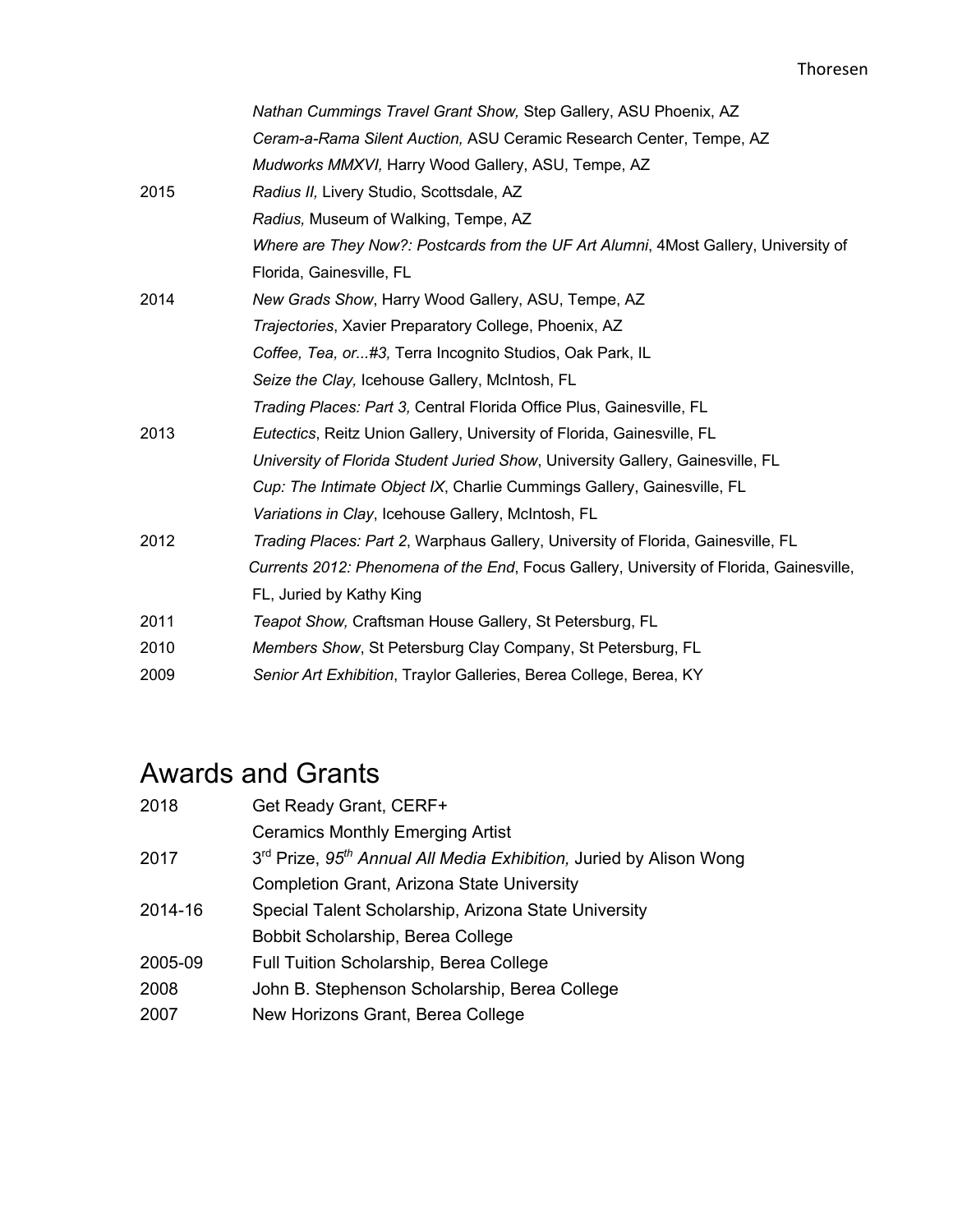## Career Related Experience

| 2020    | IB Visual Arts Examiner, International Baccalaureate, Cardiff, Wales          |  |
|---------|-------------------------------------------------------------------------------|--|
|         | 2019-present AP Studio Art Reader, Educational Testing Service, Princeton, NJ |  |
| 2019    | Participant, Weaving Lab: Considering Process and Production, Arrowmont       |  |
|         | School of Arts and Crafts, Gatlinburg, TN                                     |  |
|         | NCECA Conference Volunteer/Assistant to demonstrating artist Torbjorn Kvasbo, |  |
|         | Minnepolis, MN                                                                |  |
| 2018    | Looking and Learning: Brian Czibesz and Priya Thoresen, Artist Conversations, |  |
|         | Northern Clay Center, Minneapolis, MN                                         |  |
| 2017    | Volunteer, American Pottery Festival, Northern Clay Center,                   |  |
|         | Minneapolis, MN                                                               |  |
|         | Artist Lecture, Graduate Ceramics Symposium, ASU Ceramic Research Center,     |  |
|         | Tempe, AZ                                                                     |  |
| 2015-16 | Intern to Garth Johnson, Curator, ASU Ceramic Research Center,                |  |
|         | Tempe, AZ                                                                     |  |
| 2014    | Pre-session Volunteer, Watershed Center for the Ceramic Arts, Newcastle, ME   |  |
| 2013    | The Art Lending Project, Harn Museum of Art, Gainesville, FL                  |  |
|         | Guest Artist, Creative Clay, St Petersburg, FL                                |  |
| 2012    | Spring for the Arts, Creative Clay Fundraiser Auction, St Petersburg, FL      |  |
| 2011-12 | Resident artist, Craftsman House Gallery, St Petersburg, FL                   |  |
| 2010    | NCECA Conference Volunteer, Tampa, Florida                                    |  |

## **Publications**

"Claytopia 2019 Exhibition Look Book" *NCECA Program Guide,* p. 81.

"Recipes: Low Fire to Cone 3," *Ceramics Monthly,* September 2018, p. 70

Cover Photo, *Ceramics Monthly,* May 2018.

"Emerging Artist", *Ceramics Monthly,* May 2018, p. 38.

Harnetty, Jennifer Peollot "Tips for Forming the Best Ceramic Coils," *Ceramic Arts Network Daily,* April 11, 2018 https://ceramicartsnetwork.org/daily/pottery-makingtechniques/handbuilding-techniques/tips-forming-best-ceramic-coils/

Thoresen, Priya "Forming Coils," *Ceramics Monthly*, March 2018, p. 64.

The Artslant Team "Under the Radar: Nando Alvarez Perez, Santina Amato, Priya Thoresen" Artslant, 7/14/2017 https://www.artslant.com/ew/articles/show/48186-underthe-radar-nando-alvarez-perez-santina-amato-priya-thoresen